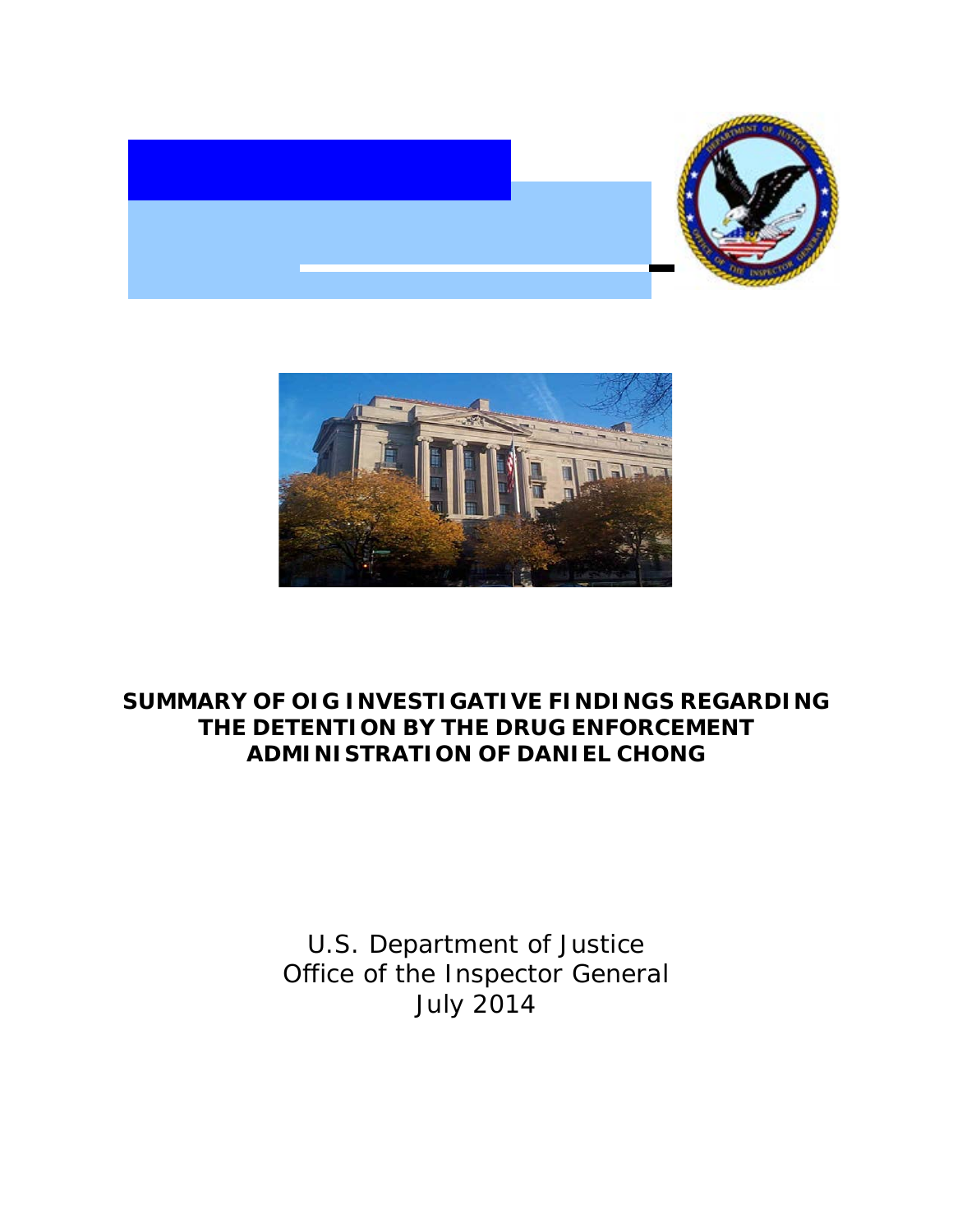## **SUMMARY OF OIG INVESTIGATIVE FINDINGS**

Based on an anonymous telephone call received on April 27, 2012, the Office of the Inspector General (OIG) initiated an investigation into allegations that the Drug Enforcement Administration (DEA) San Diego Field Division (SDFD) had detained an individual, and then left him in a holding cell for days. The caller said the individual had not been charged with any offense, and when he was discovered by DEA, he had to be hospitalized in an Intensive Care Unit. The caller alleged that the DEA "was trying to contain this matter locally." Shortly thereafter, the OIG also received hotline complaints from citizens citing news stories reporting on DEA's alleged illegal detention of Daniel Chong.

In the ensuing investigation, the OIG learned that on April 21, 2012, DEA SDFD conducted a narcotic enforcement operation that resulted in the arrest or detention of Chong and several others. After being detained and transported to the SDFD, Chong was questioned about his involvement in narcotics trafficking. After the interview, the case agents informed him he would be released. Chong was then returned to a holding cell where he remained, in handcuffs behind his back, and without food or water, for 5 days. The OIG concluded from the evidence that Chong found and ingested methamphetamine in the holding cell while detained, drank his own urine to avoid dehydration, and used his broken glasses to cut himself.

As part of our investigation, the OIG attempted to determine which DEA employees may have come into contact with Chong during his detention for 5 days at SDFD and how a detainee could be left in a holding cell and forgotten about for so long. The OIG concluded that the SDFD holding cell area lacked any recordkeeping methods to track detainee movements. Additionally, although there was video coverage of the holding cell area, the individual cells did not contain cameras, and the single video camera that was present could only be monitored by an employee not in the holding cell area, and that employee was not assigned solely to holding cell duties and had many other responsibilities. There also was no official DEA policy or training regarding the operation of the holding cell area, and no requirement that DEA personnel check the holding cells at the end of a day to ensure that all detainees had been properly processed, either for arrest or release. Moreover, DEA personnel were not required to sign-in and sign-out of the detention area, and there were no reliable electronic entry records for the relevant period because the door locking mechanism at the entrance to the detention area was not functioning properly. Accordingly, the OIG was not able to identify from electronic entry records or logs DEA personnel that entered the holding cell area during Chong's detention.

We were able to identify four employees who had seen or heard Chong during the period of his detention. However, the employees told us there was nothing unusual about their encounters with Chong in the detention cell. Additionally, all four employees told us they assumed that whoever had placed Chong in the cell would return shortly to process him.

On April 25, 2012, several DEA personnel who had not been involved in the operation that resulted in Chong's detention discovered Chong in the holding cell. He was immediately transported by San Diego paramedics to Sharp Memorial Hospital, suffering from serious medical conditions. He was hospitalized until April 29, 2012. Last year, the Department of Justice entered into a settlement with Chong in which it agreed to pay him \$4.1 million.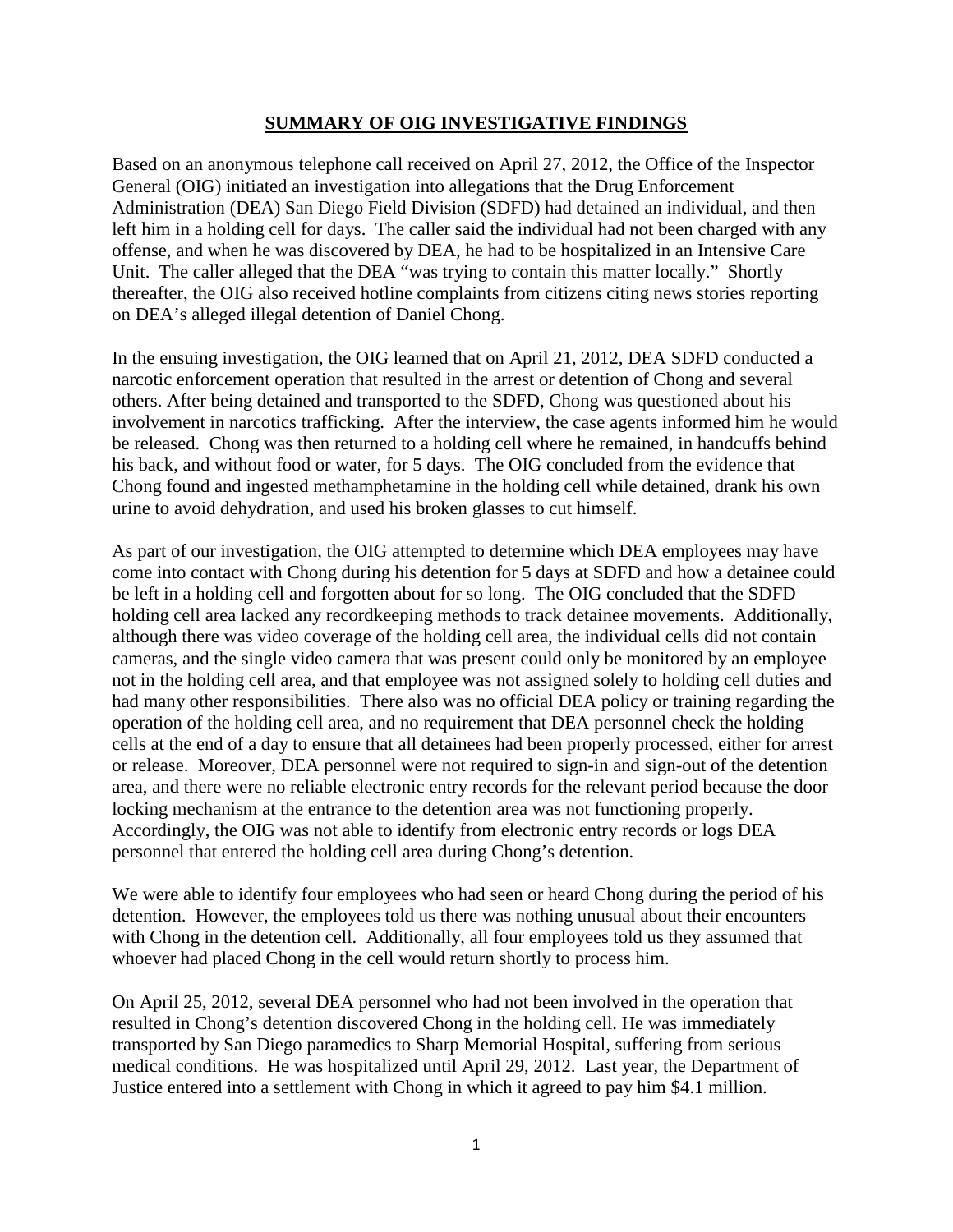The OIG investigation concluded that the three case agents -- one DEA employee and two DEA task force officers -- who were involved in the April 21 operation were responsible for the safe handling and welfare of all the individuals detained during that operation, including Chong. Their failure to ensure that Chong was released from custody after deciding that he would not be charged resulted in Chong's unjustified incarceration from April 21 to April 25, and his need for significant medical treatment.

The OIG concluded that in addition to the three case agents, a DEA supervisor was responsible for the safe handling and welfare of all detainees during the narcotic enforcement operation on April 21, and was also accountable for Chong's extended detention. As the on-scene commander in the holding and detention area, the supervisor should have ensured that all detainees, including Chong, were either released or charged at the conclusion of the investigative operation on April 21. His failure to do so resulted in Chong's unjustified detention and his need for significant medical treatment.

We further found that this same DEA supervisor violated DEA policy and showed poor judgment by initiating an investigation of the incident without management's approval in the immediate aftermath of Chong being discovered in the holding cell, and by assigning two of the case agents -- the two task force officers -- to conduct the processing of Chong's holding cell for evidence. This action was a violation of DEA policy that requires field divisions to notify DEA's Office of Professional Responsibility (OPR) of alleged misconduct so that the OIG can determine whether OIG or DEA OPR will investigate the allegations. This policy is particularly important when an incident involves conduct that could be subject to criminal prosecution, as this incident could have been, because an investigation by management could be construed as compelling employees' cooperation, thereby adversely affecting the admissibility of statements gathered under such circumstances. Moreover, the two case agents had a clear conflict of interest because they were among those whose conduct contributed to the improper detention of Chong and whose conduct was, therefore, subject to scrutiny.

The OIG also concluded that DEA management in the field and at headquarters improperly initiated a review of the incident before notifying the OIG. This action was contrary to Department of Justice and DEA policy, resulted in a delay of the OIG's investigation, and could have caused harm to a potential criminal prosecution. Prosecution was declined by appropriate authorities. In view of all the facts and circumstances, the OIG found the decision to decline prosecution to be reasonable.

The OIG investigation identified several systemic deficiencies in the operation of the detention area that caused Chong's improper detention. For example, as noted above, DEA had no methods or procedures in place to keep track of detainees. If such methods and procedures had been in place, the risk of Chong or any other detainee being left in a locked holding cell for 5 days, handcuffed, and without food and water, would have been reduced substantially or eliminated.

The OIG has completed its investigation and has provided a full report of its investigation to the DEA for appropriate action. In addition, the OIG has made several recommendations to the